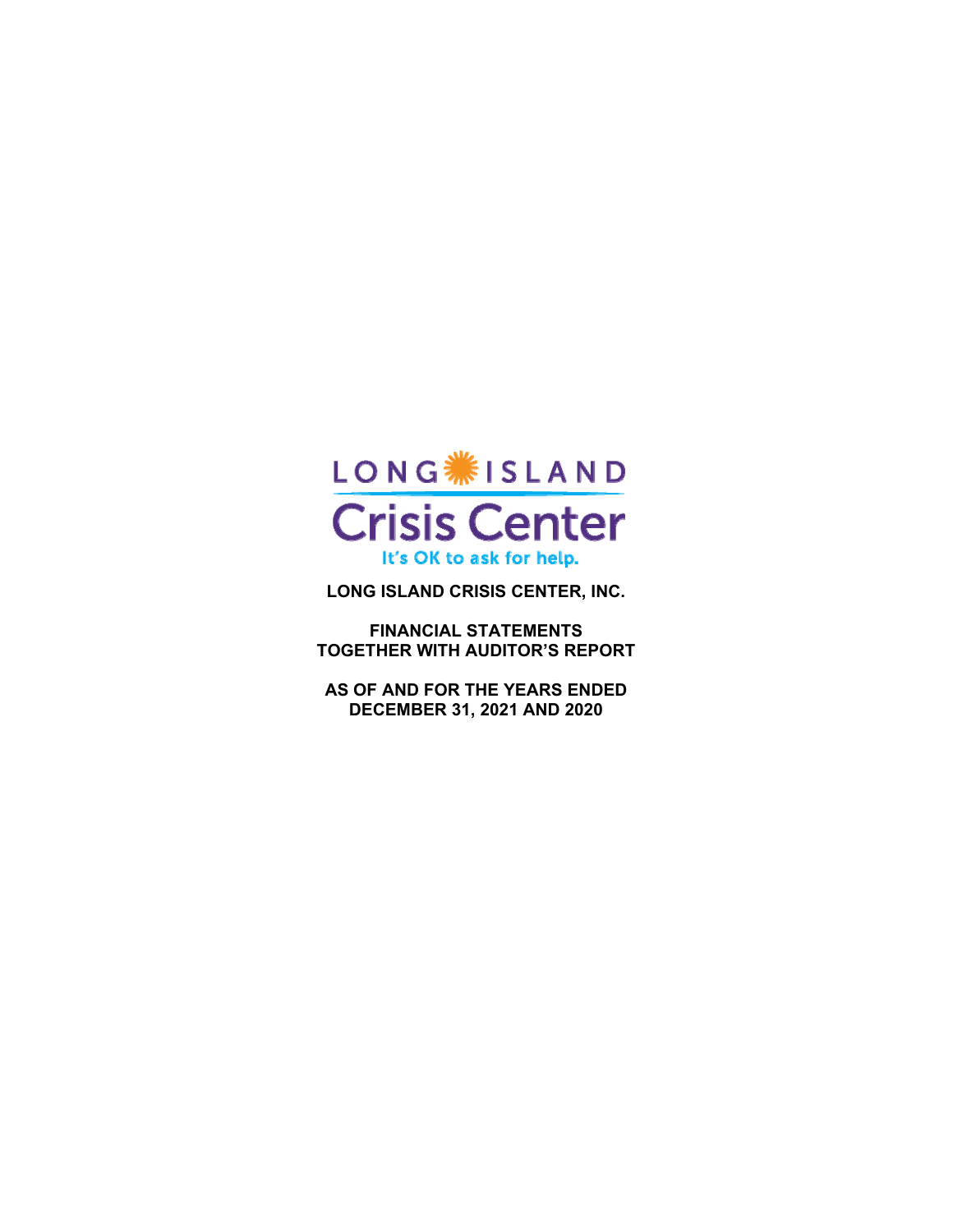# **LONG ISLAND CRISIS CENTER, INC. INDEX TO FINANCIAL STATEMENTS AS OF AND FOR THE YEARS ENDED DECEMBER 31, 2021 AND 2020**

|                                                                                                                                                                                                                             | Page(s)  |
|-----------------------------------------------------------------------------------------------------------------------------------------------------------------------------------------------------------------------------|----------|
| Independent Auditor's Report                                                                                                                                                                                                | $1 - 2$  |
| <b>Statements Of Financial Position</b>                                                                                                                                                                                     | 3        |
| Statements Of Activities And Changes In Net Assets                                                                                                                                                                          | 4        |
| <b>Statement Of Functional Expenses</b><br>For The Year Ended December 31, 2021                                                                                                                                             | 5        |
| <b>Statement Of Functional Expenses</b><br>For The Year Ended December 31, 2020                                                                                                                                             | 6        |
| <b>Statements Of Cash Flows</b>                                                                                                                                                                                             | 7        |
| <b>Notes To Financial Statements</b>                                                                                                                                                                                        | $8 - 14$ |
| Independent Auditor's Report On Internal Control Over<br>Financial Reporting And On Compliance And Other Matters<br>Based On An Audit Of Financial Statements Performed In<br>Accordance with Government Auditing Standards | 15-16    |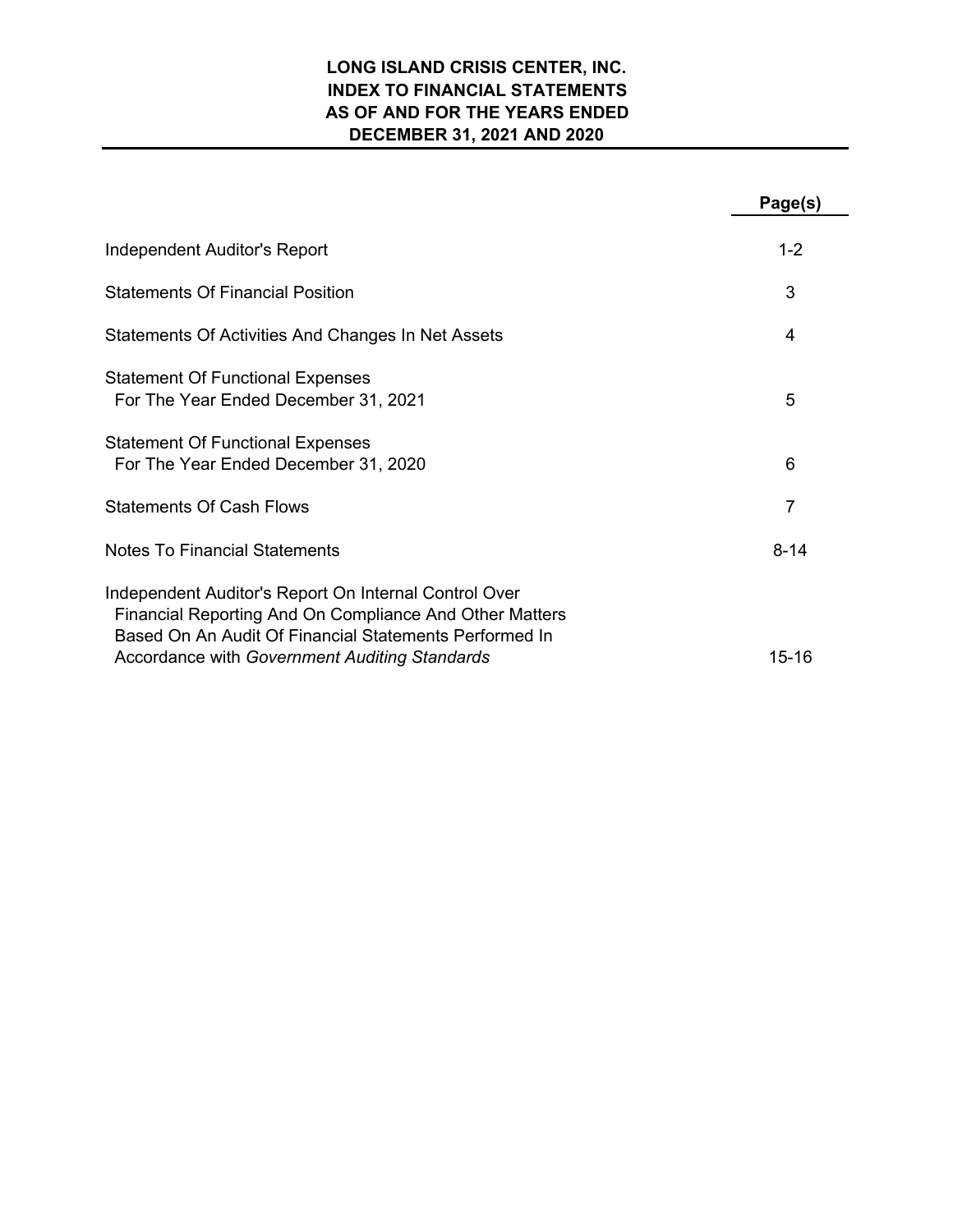

# **INDEPENDENT AUDITOR'S REPORT**

To the Board of Directors of Long Island Crisis Center, Inc.:

# *Opinion*

We have audited the accompanying financial statements of Long Island Crisis Center, Inc. ("LICC", a non-profit organization), which comprise the statements of financial position as of December 31, 2021 and 2020, and the related statements of activities and changes in net assets, functional expenses and cash flows for the year then ended, and the related notes to the financial statements.

In our opinion, the financial statements referred to above present fairly, in all material respects, the financial position of Long Island Crisis Center, Inc. as of December 31, 2021 and 2020, and the changes in its net assets and its cash flows for the year then ended in accordance with accounting principles generally accepted in the United States of America.

#### *Basis for Opinion*

We conducted our audits in accordance with auditing standards generally accepted in the United States of America and the standards applicable to financial audits contained in *Government Auditing Standards*, issued by the Comptroller General of the United States. Our responsibilities under those standards are further described in the Auditor's Responsibilities for the Audit of the Financial Statements section of our report. We are required to be independent of Long Island Crisis Center, Inc. and to meet our other ethical responsibilities in accordance with the relevant ethical requirements relating to our audits. We believe that the audit evidence we have obtained is sufficient and appropriate to provide a basis for our audit opinion.

#### *Responsibilities of Management for the Financial Statements*

Management is responsible for the preparation and fair presentation of the financial statements in accordance with accounting principles generally accepted in the United States of America, and for the design, implementation, and maintenance of internal control relevant to the preparation and fair presentation of financial statements that are free from material misstatement, whether due to fraud or error.

In preparing the financial statements, management is required to evaluate whether there are conditions or events, considered in the aggregate, that raise substantial doubt about. Long Island Crisis Center, Inc.'s ability to continue as a going concern within one year after the date that the financial statements are available to be issued.

#### *Auditor's Responsibilities for the Audit of the Financial Statements*

Our objectives are to obtain reasonable assurance about whether the financial statements as a whole are free from material misstatement, whether due to fraud or error, and to issue an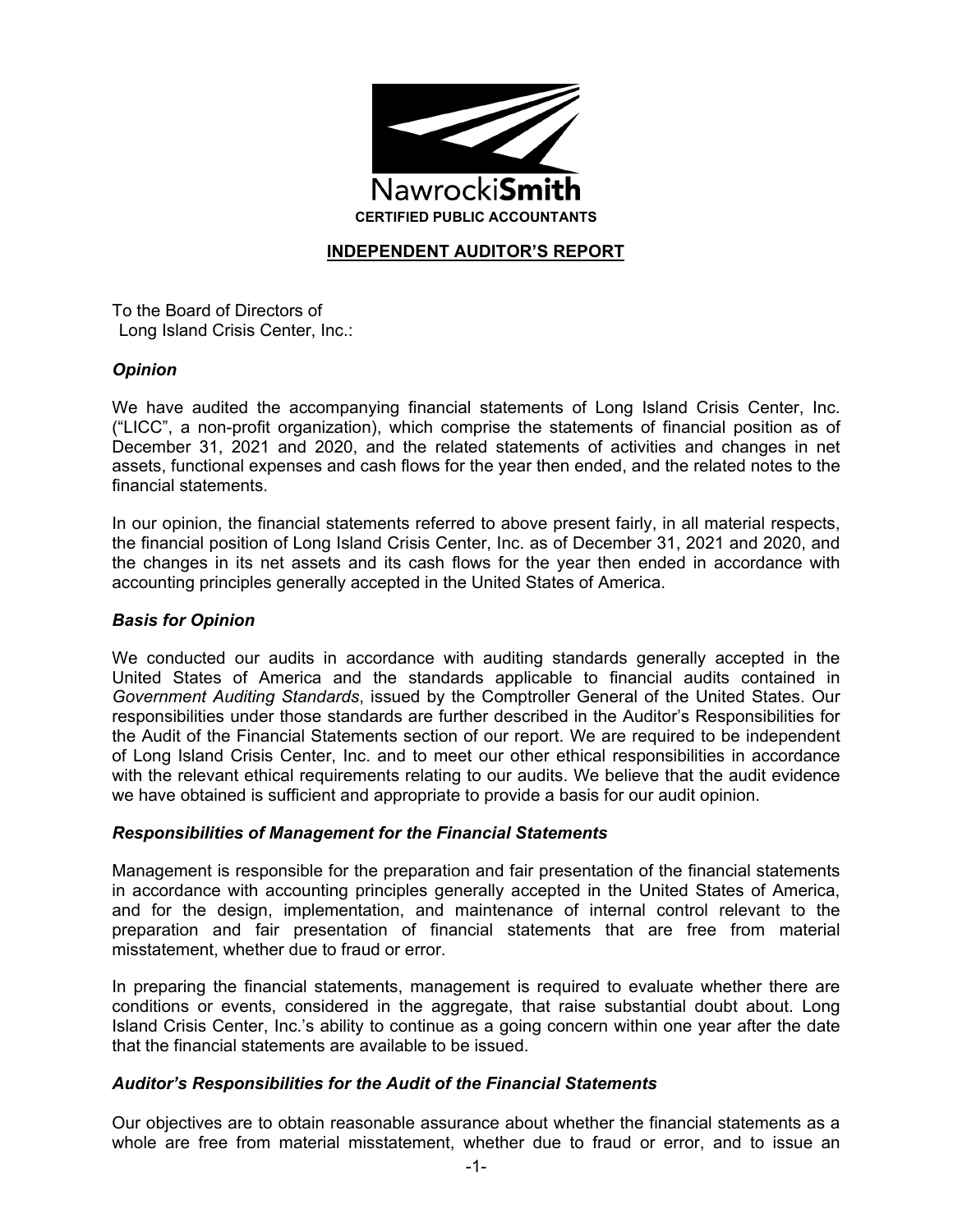# **Nawrocki**Smith

auditor's report that includes our opinion. Reasonable assurance is a high level of assurance but is not absolute assurance and therefore is not a guarantee that an audit conducted in accordance with generally accepted auditing standards and *Government Auditing Standards* will always detect a material misstatement when it exists. The risk of not detecting a material misstatement resulting from fraud is higher than for one resulting from error, as fraud may involve collusion, forgery, intentional omissions, misrepresentations, or the override of internal control. Misstatements, including omissions, are considered material if there is a substantial likelihood that, individually or in the aggregate, they would influence the judgment made by a reasonable user based on the financial statements.

In performing an audit in accordance with generally accepted auditing standards and G*overnment Auditing Standards*, we:

- Exercise professional judgment and maintain professional skepticism throughout the audit.
- Identify and assess the risks of material misstatement of the financial statements, whether due to fraud or error, and design and perform audit procedures responsive to those risks. Such procedures include examining, on a test basis, evidence regarding the amounts and disclosures in the financial statements.
- Obtain an understanding of internal control relevant to the audit in order to design audit procedures that are appropriate in the circumstances, but not for the purpose of expressing an opinion on the effectiveness of Long Island Crisis Center, Inc.'s internal control. Accordingly, no such opinion is expressed.
- Evaluate the appropriateness of accounting policies used and the reasonableness of significant accounting estimates made by management, as well as evaluate the overall presentation of the financial statements.
- Conclude whether, in our judgment, there are conditions or events, considered in the aggregate, that raise substantial doubt about Long Island Crisis Center, Inc.'s ability to continue as a going concern for a reasonable period of time.

We are required to communicate with those charged with governance regarding, among other matters, the planned scope and timing of the audit, significant audit findings, and certain internal control related matters that we identified during the audit.

#### *Other Reporting Required by Government Auditing Standards*

In accordance with *Government Auditing Standards*, we have also issued a report dated May 31, 2022, on our consideration of LICC's internal control over financial reporting and on our tests of its compliance with certain provisions of laws, regulations, contracts and grant agreements and other matters. The purpose of that report is solely to describe the scope of our testing of internal control over financial reporting and compliance and that results of that testing, and not to provide an opinion on the effectiveness of LICC's internal control over financial reporting or on compliance. That report is an integral part of an audit performed in accordance with *Government Auditing Standards* in considering LICC's internal control over financial reporting and compliance.

Hauppauge, New York May 31, 2022

Nawrocki Smith LLP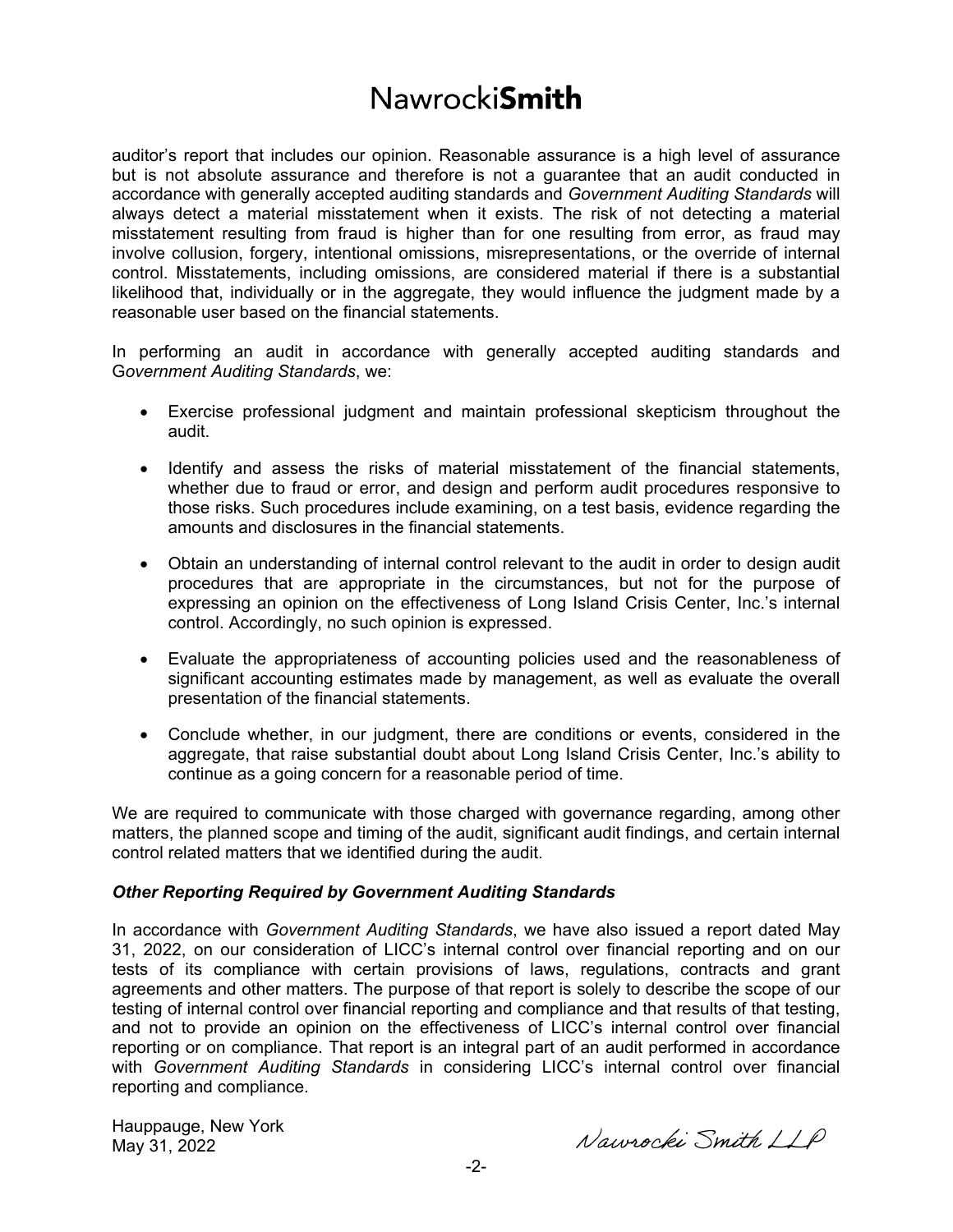# **AS OF DECEMBER 31, 2021 AND 2020 STATEMENTS OF FINANCIAL POSITION LONG ISLAND CRISIS CENTER, INC.**

|                                                                                                                                       | 2021                               | 2020                               |
|---------------------------------------------------------------------------------------------------------------------------------------|------------------------------------|------------------------------------|
| <b>ASSETS</b>                                                                                                                         |                                    |                                    |
| <b>CURRENT ASSETS:</b><br>Cash and cash equivalents<br>Grants receivable<br>Prepaid expenses                                          | \$<br>914,398<br>592,977<br>16,173 | \$<br>833,166<br>743,658<br>15,112 |
| <b>Total current assets</b>                                                                                                           | 1,523,548                          | 1,591,936                          |
| <b>NONCURRENT ASSETS:</b><br>Fixed assets, net<br>Other assets                                                                        | 10,433<br>5,292                    | 21,395<br>5,300                    |
| <b>Total noncurrent assets</b>                                                                                                        | 15,725                             | 26,695                             |
| <b>Total assets</b>                                                                                                                   | 1,539,273<br>\$                    | 1,618,631<br>\$                    |
| <b>LIABILITIES AND NET ASSETS</b>                                                                                                     |                                    |                                    |
| <b>CURRENT LIABILITIES:</b><br>Accounts payable and accrued expenses<br>Paycheck Protection Program Loan, current<br>Deferred revenue | \$<br>229,228<br>82,656<br>26,401  | \$<br>221,276<br>53,331<br>18,858  |
| <b>Total current liabilities</b>                                                                                                      | 338,285                            | 293,465                            |
| <b>NONCURRENT LIABILITIES:</b><br>Paycheck Protection Program Loan, noncurrent                                                        |                                    | 213,325                            |
| <b>Total noncurrent liabilities</b>                                                                                                   |                                    | 213,325                            |
| <b>Total liabilities</b>                                                                                                              | 338,285                            | 506,790                            |
| <b>NET ASSETS:</b><br>Without donor restrictions                                                                                      | 1,200,988                          | 1,111,841                          |
| Total net assets                                                                                                                      | 1,200,988                          | 1,111,841                          |
| Total liabilities and net assets                                                                                                      | \$<br>1,539,273                    | \$<br>1,618,631                    |

The accompanying notes to financial statements are an integral part of these statements.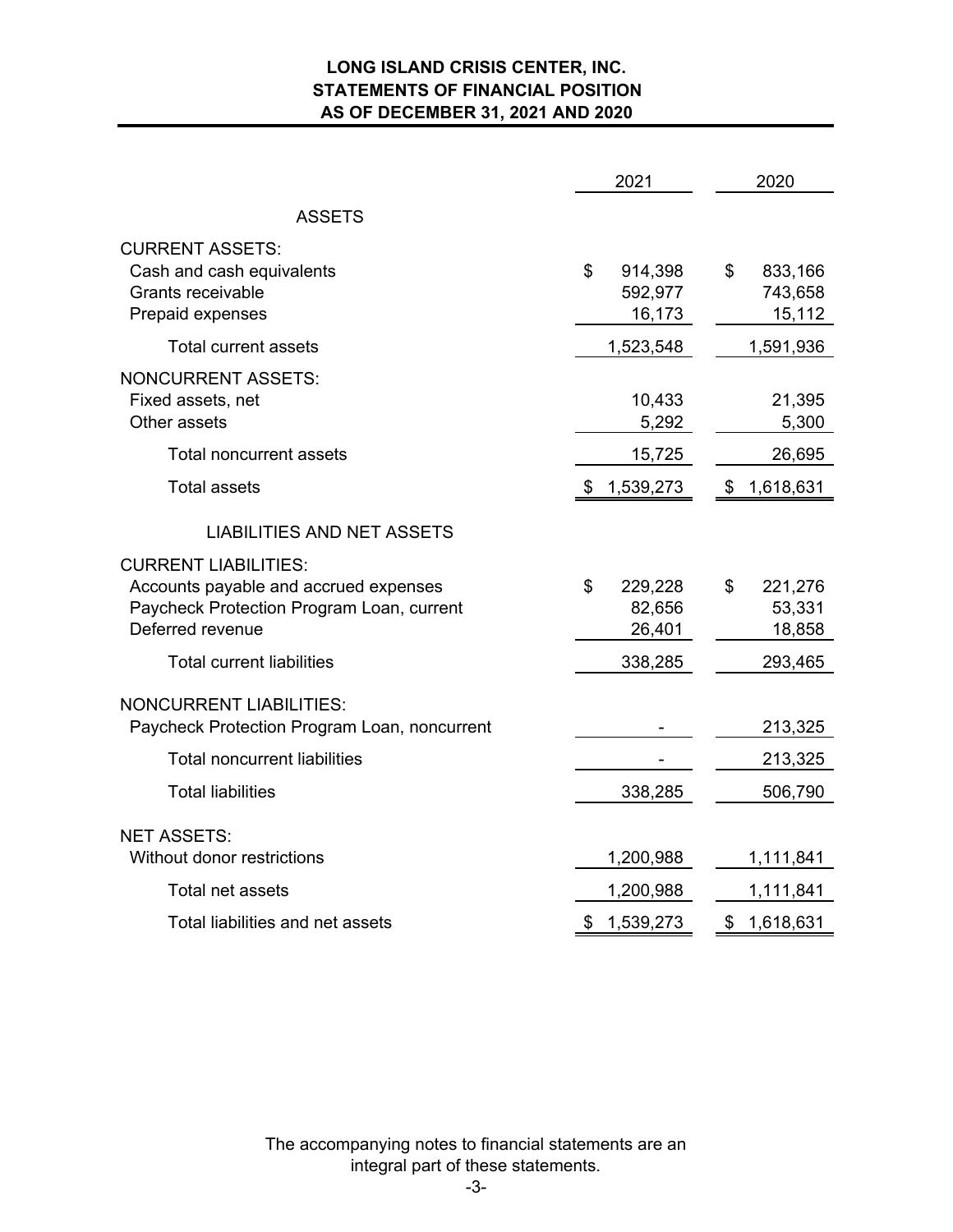# **LONG ISLAND CRISIS CENTER, INC. STATEMENTS OF ACTIVITIES AND CHANGES IN NET ASSETS FOR THE YEARS ENDED DECEMBER 31, 2021 AND 2020**

|                                           | 2021            | 2020            |
|-------------------------------------------|-----------------|-----------------|
| <b>REVENUES:</b>                          |                 |                 |
| Government grants                         | \$<br>1,859,743 | 1,979,683<br>\$ |
| Foundation grants                         | 393,150         | 407,396         |
| Contributions                             | 119,700         | 143,050         |
| Special events, net of direct expenses of |                 |                 |
| \$5,439 and \$100, respectively           | 98,343          | 56,402          |
| Interest income                           | 717             | 2,381           |
|                                           |                 |                 |
| <b>Total revenues</b>                     | 2,471,653       | 2,588,912       |
|                                           |                 |                 |
| <b>EXPENSES:</b>                          |                 |                 |
| Program services                          | 2,246,668       | 2,317,351       |
| Administration                            | 67,993          | 92,702          |
| Fundraising                               | 67,845          | 98,164          |
|                                           |                 |                 |
| <b>Total expenses</b>                     | 2,382,506       | 2,508,217       |
| Change in net assets                      | 89,147          | 80,695          |
|                                           |                 |                 |
| NET ASSETS, BEGINNING OF YEAR             | 1,111,841       | 1,031,146       |
|                                           |                 |                 |
| NET ASSETS, END OF YEAR                   | 1,200,988       | 1,111,841       |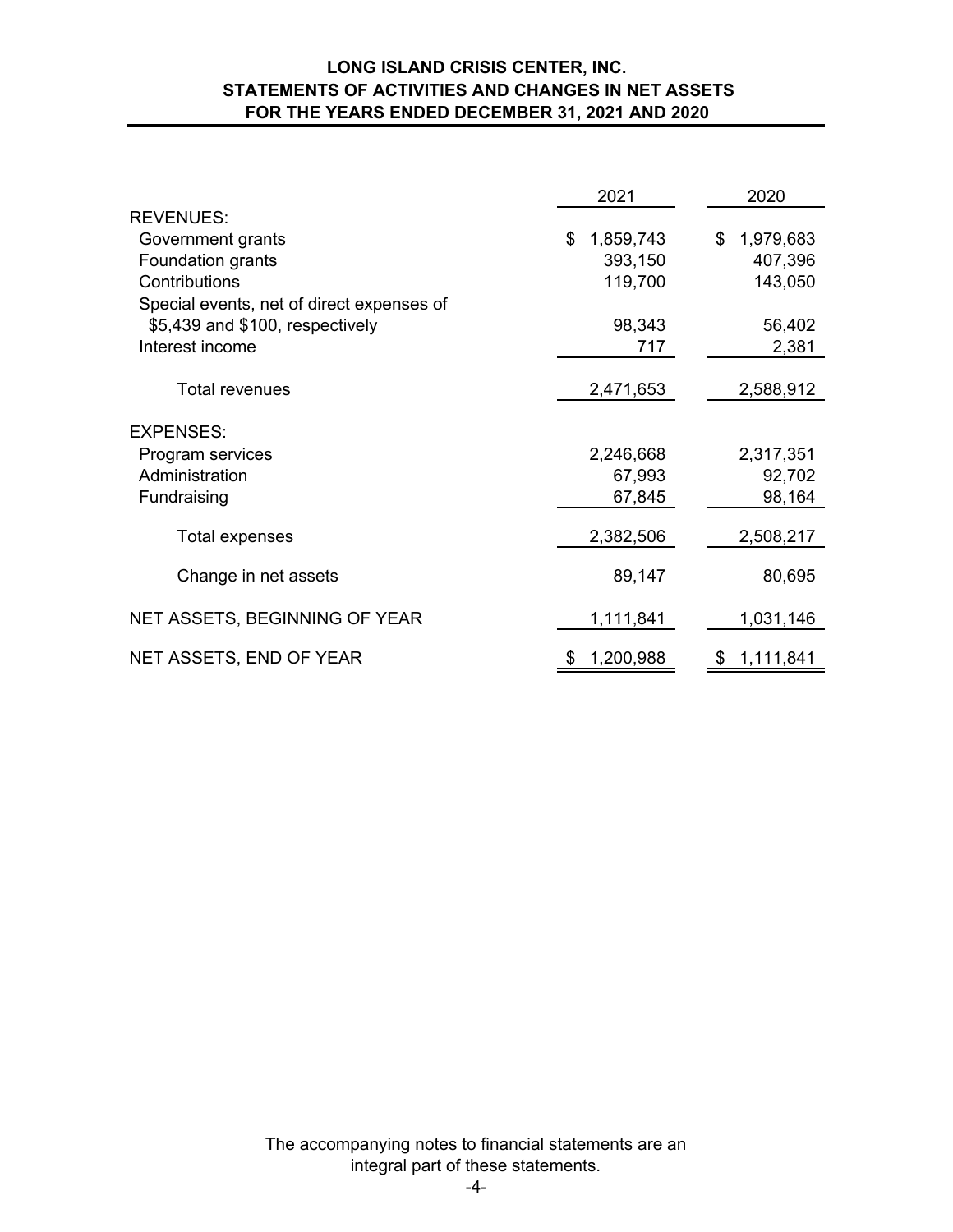#### **LONG ISLAND CRISIS CENTER, INC. STATEMENT OF FUNCTIONAL EXPENSESFOR THE YEAR ENDED DECEMBER 31, 2021**

|                                    | <b>Program Services</b> |                               |    |                |    | <b>Support Services</b>         |    |           |    |                |    |                    |    |           |
|------------------------------------|-------------------------|-------------------------------|----|----------------|----|---------------------------------|----|-----------|----|----------------|----|--------------------|----|-----------|
|                                    |                         | Community<br><b>Education</b> |    | <b>Hotline</b> |    | <b>Pride For</b><br>Youth (PFY) |    | Total     |    | Administration |    | <b>Fundraising</b> |    | Total     |
| <b>Salaries</b>                    | \$                      | 35,274                        | \$ | 663,523        | \$ | 731,032                         | \$ | 1,429,829 | \$ | 28,958         | \$ | 34,870             | \$ | ,493,657  |
| Payroll taxes and fringes          |                         | 4,113                         |    | 118,226        |    | 136,927                         |    | 259,266   |    | 7,410          |    | 16,115             |    | 282,791   |
| Occupancy                          |                         | 3,477                         |    | 35,472         |    | 113,635                         |    | 152,584   |    | 2,009          |    | 2,009              |    | 156,602   |
| Professional fees                  |                         |                               |    | 23,585         |    | 75,191                          |    | 98,776    |    | 9,751          |    | 1,187              |    | 109,714   |
| Media outreach                     |                         |                               |    | 31,512         |    | 53,645                          |    | 85,157    |    |                |    |                    |    | 85,157    |
| Supplies                           |                         | 76                            |    | 8,806          |    | 51,959                          |    | 60,841    |    | 1,941          |    | 1,941              |    | 64,723    |
| Telephone                          |                         | 411                           |    | 16,898         |    | 14,322                          |    | 31,631    |    | 772            |    | 772                |    | 33,175    |
| Insurance                          |                         |                               |    | 7,588          |    | 16,392                          |    | 23,980    |    | 4,486          |    |                    |    | 28,466    |
| Food                               |                         |                               |    | 357            |    | 26,593                          |    | 26,950    |    |                |    |                    |    | 26,950    |
| <b>Miscellaneous</b>               |                         |                               |    | 42             |    | 11,695                          |    | 11,737    |    | 622            |    | 10,540             |    | 22,899    |
| Printing and production            |                         | 1,062                         |    | 9,314          |    | 10,842                          |    | 21,218    |    |                |    |                    |    | 21,218    |
| Repairs, maintenance and equipment |                         |                               |    | 3,759          |    | 15,189                          |    | 18,948    |    | 261            |    |                    |    | 19,209    |
| Depreciation                       |                         |                               |    |                |    |                                 |    |           |    | 10,962         |    |                    |    | 10,962    |
| Postage and delivery               |                         | 578                           |    | 4,453          |    | 2,379                           |    | 7,410     |    | 411            |    | 411                |    | 8,232     |
| <b>Utilities</b>                   |                         |                               |    | 3,389          |    | 2,764                           |    | 6,153     |    | 410            |    |                    |    | 6,563     |
| Transportation                     |                         | 266                           |    | 25             |    | 6,150                           |    | 6,441     |    |                |    |                    |    | 6,441     |
| Volunteer appreciation             |                         |                               |    | 2,783          |    |                                 |    | 2,783     |    |                |    |                    |    | 2,783     |
| Staff appreciation                 |                         |                               |    | 1,630          |    | 95                              |    | 1,725     |    |                |    |                    |    | 1,725     |
| Staff development                  |                         |                               |    | 986            |    | 253                             |    | 1,239     |    |                |    |                    |    | 1,239     |
| Total                              |                         | 45,257                        | S  | 932,348        | \$ | 1,269,063                       | £. | 2,246,668 |    | 67,993         | \$ | 67,845             | S  | 2,382,506 |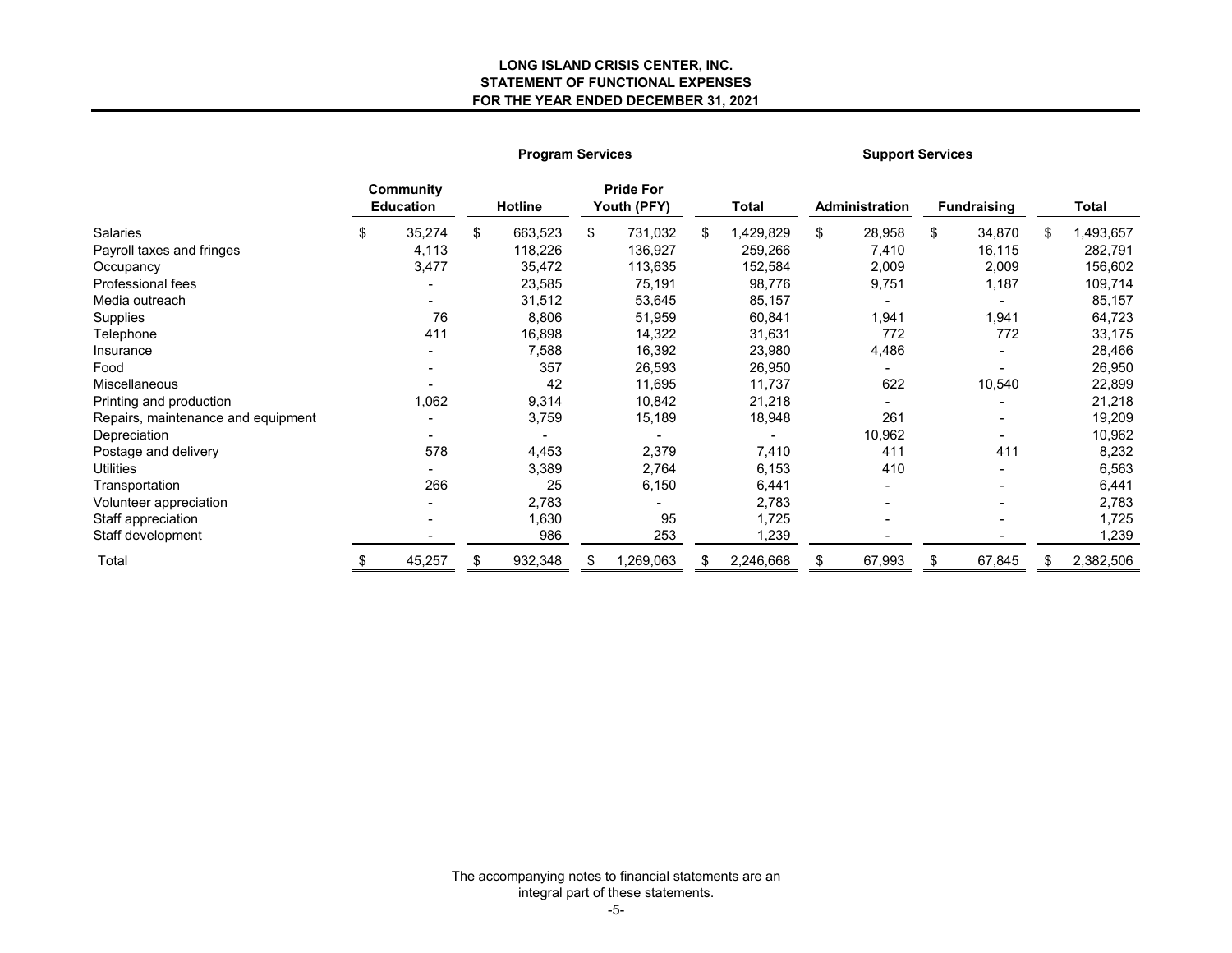#### **LONG ISLAND CRISIS CENTER, INC. STATEMENT OF FUNCTIONAL EXPENSESFOR THE YEAR ENDED DECEMBER 31, 2020**

|                                    | <b>Program Services</b> |                               |    |                |    | <b>Support Services</b>         |                 |    |                |    |                    |    |           |
|------------------------------------|-------------------------|-------------------------------|----|----------------|----|---------------------------------|-----------------|----|----------------|----|--------------------|----|-----------|
|                                    |                         | Community<br><b>Education</b> |    | <b>Hotline</b> |    | <b>Pride For</b><br>Youth (PFY) | Total           |    | Administration |    | <b>Fundraising</b> |    | Total     |
| Salaries                           | \$                      | 49,322                        | \$ | 477,919        | \$ | 871,280                         | \$<br>1,398,521 | \$ | 46,868         | \$ | 76,566             | \$ | 1,521,955 |
| Payroll taxes and fringes          |                         | 4,455                         |    | 103,532        |    | 152,946                         | 260,933         |    | 8,129          |    | 7,013              |    | 276,075   |
| Occupancy                          |                         | 2,793                         |    | 34,438         |    | 111,163                         | 148,394         |    | 1,913          |    | 1,913              |    | 152,220   |
| Professional fees                  |                         |                               |    | 13,956         |    | 121,038                         | 134,994         |    | 10,656         |    | 1,075              |    | 146,725   |
| Media outreach                     |                         |                               |    | 53,481         |    | 62,527                          | 116,008         |    |                |    |                    |    | 116,008   |
| Supplies                           |                         | 121                           |    | 14,993         |    | 54,873                          | 69,987          |    | 2,296          |    | 2,296              |    | 74,579    |
| Printing and production            |                         | 12,305                        |    | 26,148         |    | 14,231                          | 52,684          |    |                |    | 1,851              |    | 54,535    |
| Insurance                          |                         |                               |    | 5,509          |    | 20,502                          | 26,011          |    | 3,019          |    |                    |    | 29,030    |
| Telephone                          |                         |                               |    | 13,184         |    | 13,247                          | 26,431          |    | 533            |    | 533                |    | 27,497    |
| Repairs, maintenance and equipment |                         |                               |    | 4,003          |    | 21,687                          | 25,690          |    | 227            |    | 227                |    | 26,144    |
| Food                               |                         |                               |    | 340            |    | 24,345                          | 24,685          |    |                |    |                    |    | 24,685    |
| <b>Miscellaneous</b>               |                         |                               |    | 2,804          |    | 9,515                           | 12,319          |    | 2,117          |    | 6,048              |    | 20,484    |
| Depreciation                       |                         |                               |    |                |    |                                 |                 |    | 16,463         |    |                    |    | 16,463    |
| Transportation                     |                         | 663                           |    | 586            |    | 7,718                           | 8,967           |    |                |    | 161                |    | 9,128     |
| Postage and delivery               |                         | 105                           |    | 3,791          |    | 1,746                           | 5,642           |    | 314            |    | 314                |    | 6,270     |
| <b>Utilities</b>                   |                         |                               |    | 3,016          |    | 2,738                           | 5,754           |    | 167            |    | 167                |    | 6,088     |
| Staff appreciation                 |                         |                               |    |                |    | 169                             | 169             |    |                |    |                    |    | 169       |
| Staff development                  |                         | 75                            |    | 79             |    |                                 | 154             |    |                |    |                    |    | 154       |
| Volunteer appreciation             |                         |                               |    | 8              |    |                                 | 8               |    |                |    |                    |    | 8         |
| Total                              | S                       | 69,839                        | \$ | 757,787        | \$ | 1,489,725                       | \$<br>2,317,351 | \$ | 92,702         | \$ | 98,164             | \$ | 2,508,217 |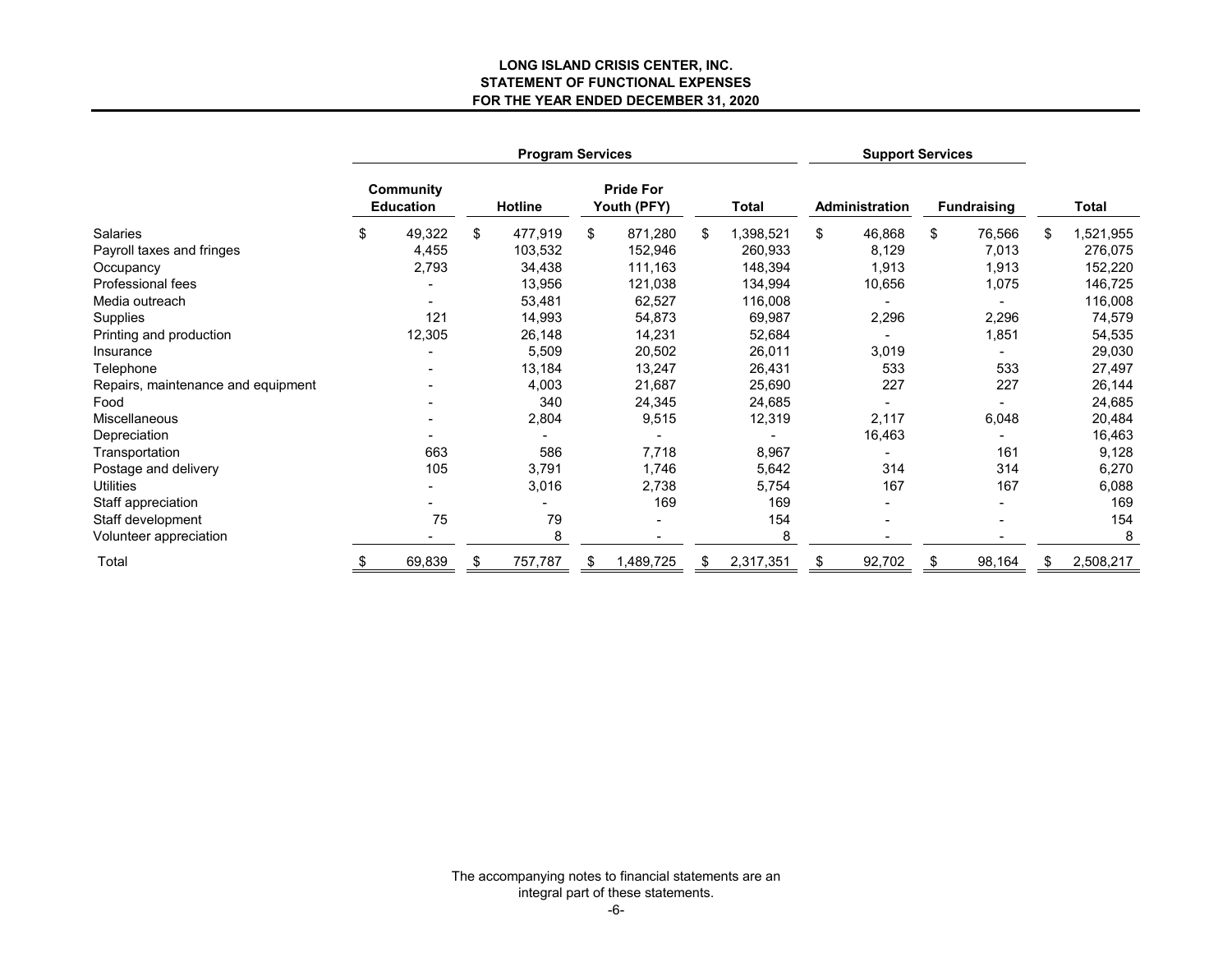#### **LONG ISLAND CRISIS CENTER, INC. STATEMENTS OF CASH FLOWS FOR THE YEARS ENDED DECEMBER 31, 2021 AND 2020**

|                                                                                                                                                                                                            | 2021                         | 2020                                       |
|------------------------------------------------------------------------------------------------------------------------------------------------------------------------------------------------------------|------------------------------|--------------------------------------------|
| <b>CASH FLOWS FROM OPERATING ACTIVITIES:</b><br>Change in net assets<br>Adjustments to reconcile change in net assets                                                                                      | \$<br>84,744                 | \$<br>80,695                               |
| to net cash provided (used) by operating activities:<br>Depreciation<br>Forgivable portion of Paycheck Protection Program Loan<br>Decrease (increase) in grants receivable<br>Increase in prepaid expenses | 10,962<br>155,084<br>(1,061) | 16,463<br>(40, 844)<br>(266, 653)<br>(155) |
| Decrease in other assets<br>Increase (decrease) in accounts payable and accrued expenses<br>Increase (decrease) in deferred revenue                                                                        | 8<br>7,952<br>7,543          | (1, 367)<br>(54,530)                       |
| Net cash provided (used) by operating activities                                                                                                                                                           | 265,232                      | (266, 391)                                 |
| <b>CASH FLOWS FROM FINANCING ACTIVITIES:</b><br>Proceeds from Paycheck Protection Program Loan<br>Repayment of Paycheck Protection Program Loan                                                            | (184,000)                    | 307,500                                    |
| Net cash (used) provided by financing activities                                                                                                                                                           | (184,000)                    | 307,500                                    |
| NET INCREASE IN CASH AND CASH EQUIVALENTS                                                                                                                                                                  | 81,232                       | 41,109                                     |
| CASH AND CASH EQUIVALENTS, BEGINNING OF YEAR                                                                                                                                                               | 833,166                      | 792,057                                    |
| CASH AND CASH EQUIVALENTS, END OF YEAR                                                                                                                                                                     | 914,398                      | 833,166                                    |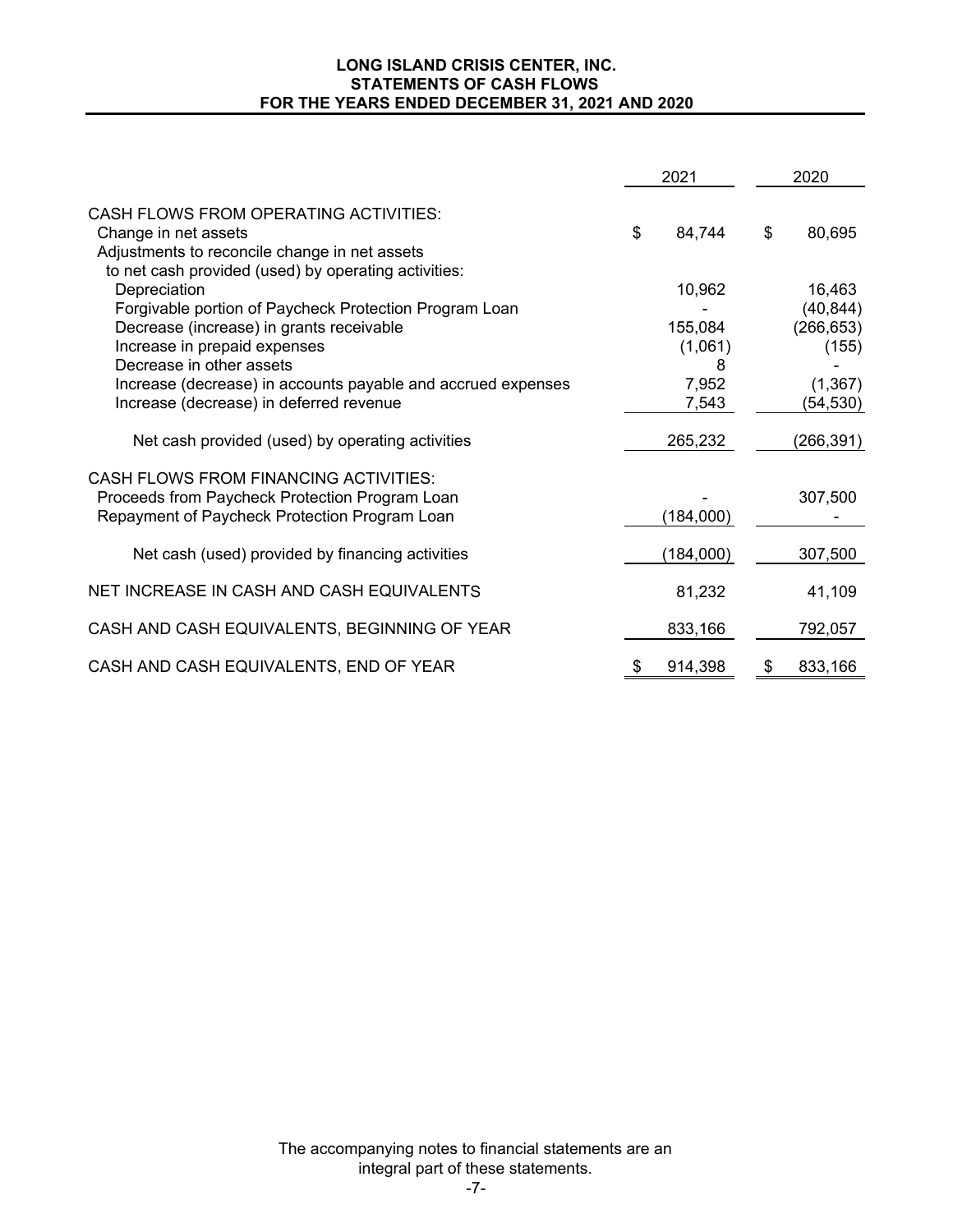# **(1) Organization and operation:**

 Long Island Crisis Center, Inc. ("LICC") is a not-for-profit multi-service, community-based organization whose mission is to provide youth, families, seniors and adults throughout Long Island with free, high quality, confidential services to address a wide range of concerns. LICC believes that everyone has the right to free and anonymous help at any time, no matter who they are or what their needs may be. This belief underlies its mission, which is carried out in its three programs:

Community Education - A Community Education Program reaches approximately 30,000 people each year with workshops on suicide prevention, anger management, homophobia, transphobia, cyber bullying and self-injury.

Hotline - LICC houses eight free, confidential and anonymous hotline projects which are accessible via phone or online through any mobile device. A central hotline, *Middle Earth*, is available to all Long Islanders and specialized services include a Drug and Alcohol Hotline, state-wide HIV Hotline and Children of Hope to prevent infant abandonment.

 Pride for Youth (PFY) - In 1993, LICC started Pride for Youth (PFY) in order to address the lack of services and advocacy for lesbian, gay, bisexual, transgender and questioning/queer (LGBTQ+) youth and young adults on Long Island. With a mission to enhance the health and wellness of LGBTQ+ youth and young adults, PFY serves around 6,000 clients annually. PFY provides the following services: Individual and Family Counseling, Supportive Groups and Spaces for LGBTQ+ Individuals, Support for Parents of LGBTQ+ Youth, Community Education for Students and Professionals, HIV and Rapid Syphilis Testing (to age 45), Access to PEP and PrEP.

 In fulfilling its mission, LICC provides non-judgmental services that help clients to break through isolation, stabilize their situations, and obtain the services they need. Supporting healthier living and greater personal empowerment guides the work at LICC.

#### **(2) Summary of significant accounting policies:**

The accompanying financial statements include the assets, liabilities, revenues and expenses of LICC which are presented under the accrual basis of accounting. The following is a summary of significant accounting policies followed by LICC:

#### **Financial statement presentation -**

 The accompanying financial statements include the accounts of LICC's programs, administration and fundraising. LICC presents its financial statements in accordance with U.S. generally accepted accounting principles which require that LICC's financial statements distinguish net assets and changes in net assets between those with and without donor restrictions. LICC's net assets may consist of the following:

 Without donor restrictions - net assets of LICC which have not been restricted by an outside donor or by law and are therefore available for use in carrying out the operations of LICC.

With donor restrictions - net assets subject to donor-imposed restrictions. Some donor-imposed restrictions are temporary in nature, such as those that will be met by the passage of time or other events specified by the donor. Other donor-imposed restrictions are perpetual in nature, where the donor stipulates that resources be maintained in perpetuity.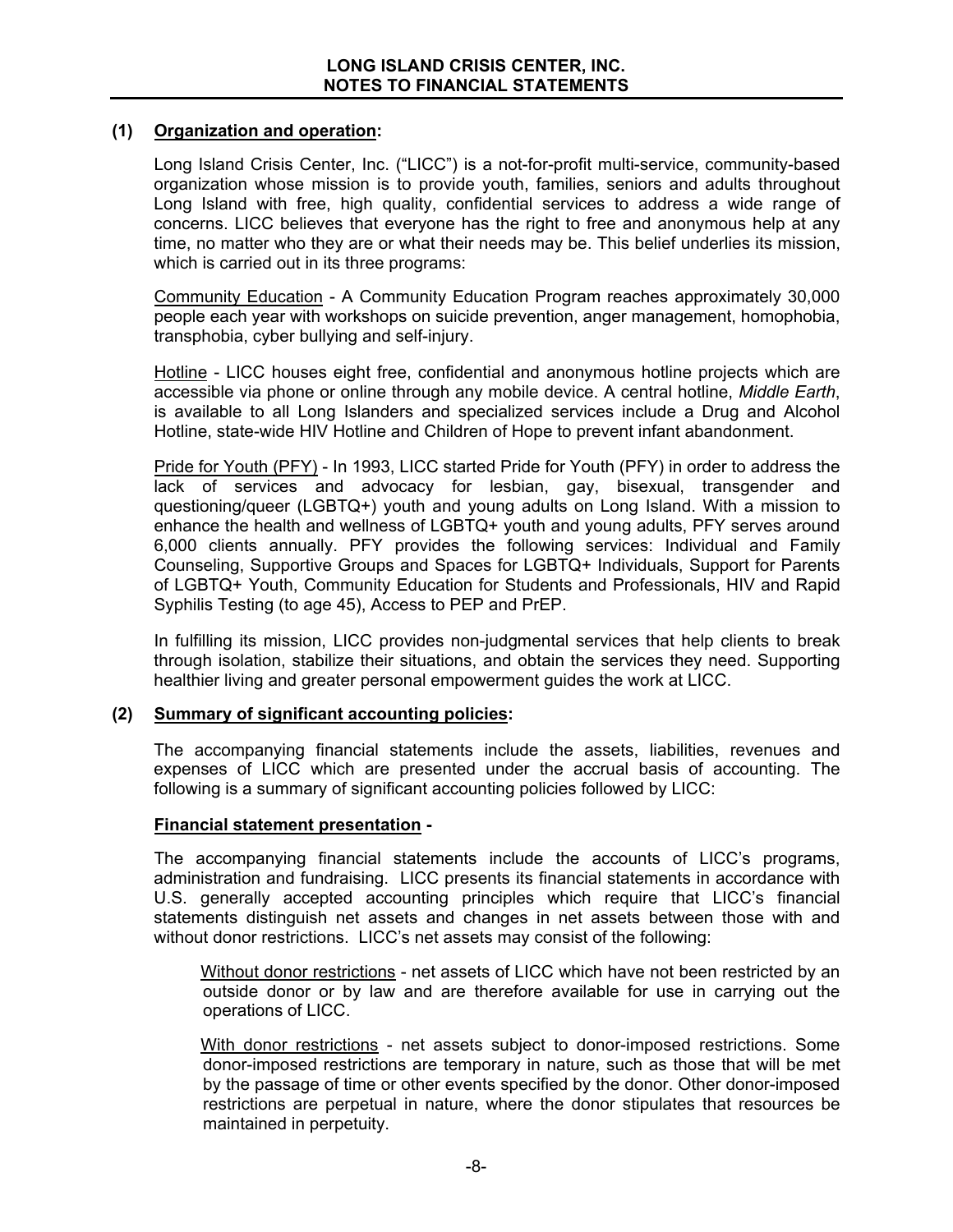As of December 31, 2021 and 2020, LICC did not possess any net assets with donor restrictions.

As required by U.S. generally accepted accounting principles, LICC has also presented Statements of Cash Flows for the years ended December 31, 2021 and 2020.

# **Cash and cash equivalents -**

 All highly liquid investments purchased with an original maturity of three months or less are considered to be cash equivalents, principally certificates of deposit.

# **Grants receivable -**

 Grants receivable primarily consist of amounts due from grantor agencies. All grants receivable are considered collectible as of December 31, 2021 and 2020.

#### **Fixed assets -**

 Fixed assets are capitalized at cost or, if donated, at fair market value as of the date of receipt. Maintenance and repairs are charged to expense and betterments, in excess of \$2,500, are capitalized. Depreciation and amortization are computed using the straight-line method over the estimated useful lives of the assets (generally periods of four to seven years).

#### **Impairment of long-lived assets and long-lived assets to be disposed of -**

 LICC follows the provisions of the Financial Accounting Standards Board ("FASB") Accounting Standards Codification ("ASC") on accounting for the impairment or disposal of long-lived assets. It requires that long-lived assets and certain identifiable intangibles be reviewed for impairment whenever events or changes in circumstances indicate that the carrying amount of an asset may not be recoverable. Recoverability of assets to be held and used is measured by a comparison of the carrying amount of an asset to future net cash flows expected to be generated by the asset. If such assets are considered to be impaired, the impairment to be recognized is measured by the amount by which the carrying amount of the assets exceeds the fair value of the assets. Assets to be disposed of are reported at the lower of the carrying amount or fair value less costs to sell. These principles did not have any impact on LICC's financial position, results of activities or liquidity during the years ended December 31, 2021 and 2020.

# **Conditional asset retirement obligations -**

The FASB ASC on asset retirement and environmental obligations requires LICC to recognize the fair value of its legal obligation to perform an asset retirement activity, even though uncertainty exists about the timing and/or method of settlement, if and when the fair value of the liability can be reasonably estimated. As of December 31, 2021, LICC has met the provisions of and is in compliance with these requirements.

# **Compensated absences -**

LICC's practice is to allow employees to accrue unused vacation time based upon current salary rates. The vacation accrual is reflected in accounts payable and accrued expenses in the Statements of Financial Position and salaries expense in the accompanying Statements of Functional Expenses.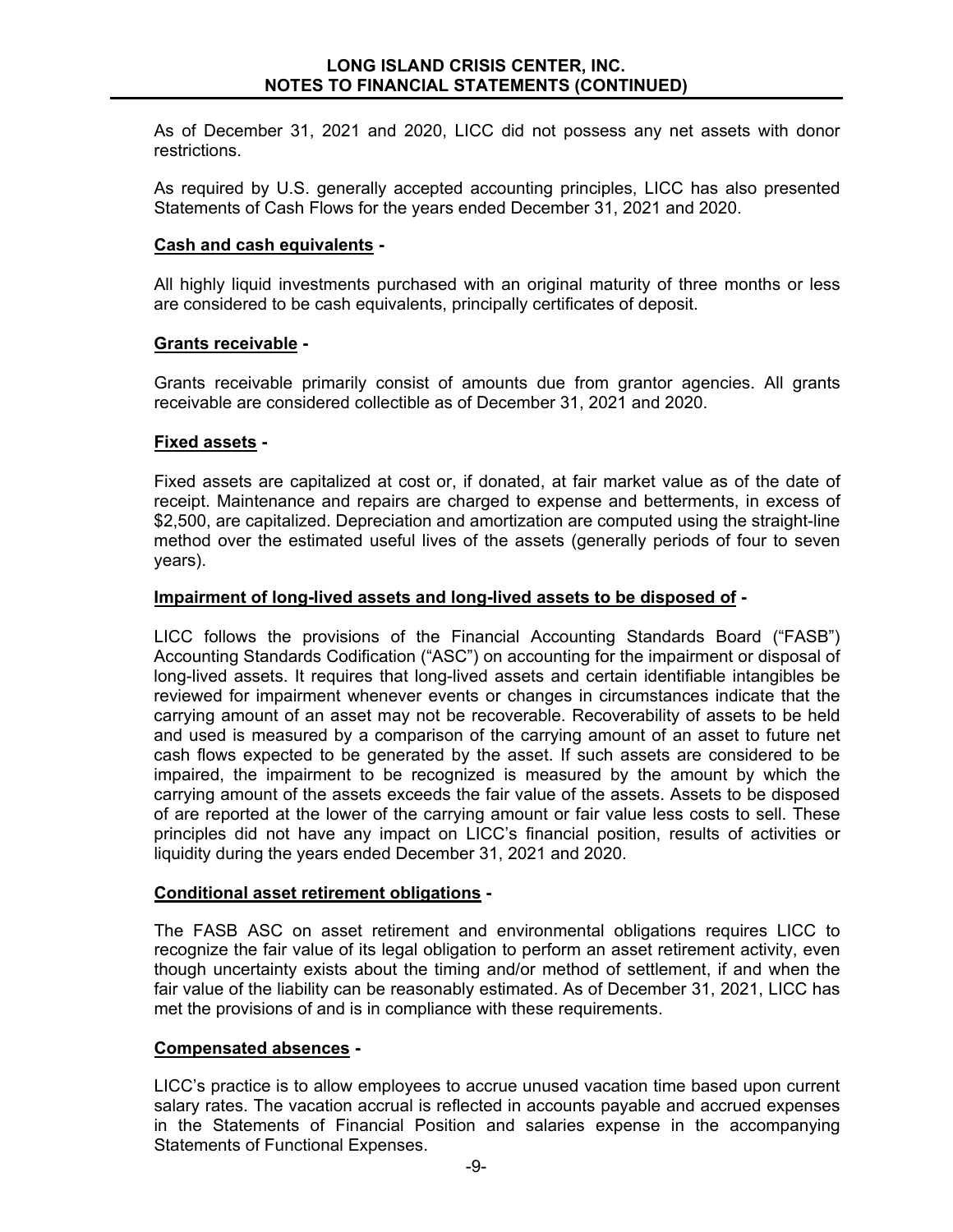# **Revenue recognition -**

The following are the significant revenue recognition accounting policies of LICC:

Grants and contributions - Grants and contributions are recognized as income when received and are considered to be available for unrestricted use unless specifically restricted by the donor. When a donor restriction expires, that is, when a stipulated time restriction ends or purpose restriction is accomplished, net assets with donor restrictions are reclassified to net assets without donor restrictions and reported in the Statements of Activities and Changes in Net Assets as net assets released from restrictions. Contributions restricted by donors are reported as increases in net assets without donor restrictions if the restrictions expire in the reporting period in which the revenue is recognized. Conditional contributions are accounted for as a liability or are not recognized as revenue initially, until the barriers to entitlement are overcome, at which point a transaction is recognized as unconditional and classified as either net assets with donor restrictions, or net assets without donor restrictions.

Fundraising revenue - The portion of fundraising revenue that relates to the commensurate value the attendee receives in return is recognized when the related events are held, and performance obligations are met.

# **Donated services -**

 A number of volunteers have donated significant amounts of their time in LICC's program services, administration and fundraising. However, since these services do not meet the criteria for recognition under U.S. generally accepted accounting principles, they are not reflected in the accompanying financial statements.

# **Functional expenses -**

 Expenses are recognized as incurred. The Statements of Functional Expenses report certain categories of expenses that are attributable to one or more program or supporting functions of LICC. Therefore, these expenses require allocation on a reasonable basis that is consistently applied. The significant expenses that are allocated include: salaries, payroll taxes and fringe benefits which are allocated on the basis of estimates of time and effort. Depreciation and rent are allocated on the basis of square footage and use, and all other expenses are allocated on a systematic and rational basis.

# **Liquidity considerations -**

# **Quantitative**

 As of December 31, 2021, LICC has \$1,507,375 of financial assets available to meet cash needs for program and supporting services expenditures within one year of the Statement of Financial Position date. None of the financial assets are subject to donor or other contractual restrictions that make them unavailable for expenditures within the ensuing fiscal year.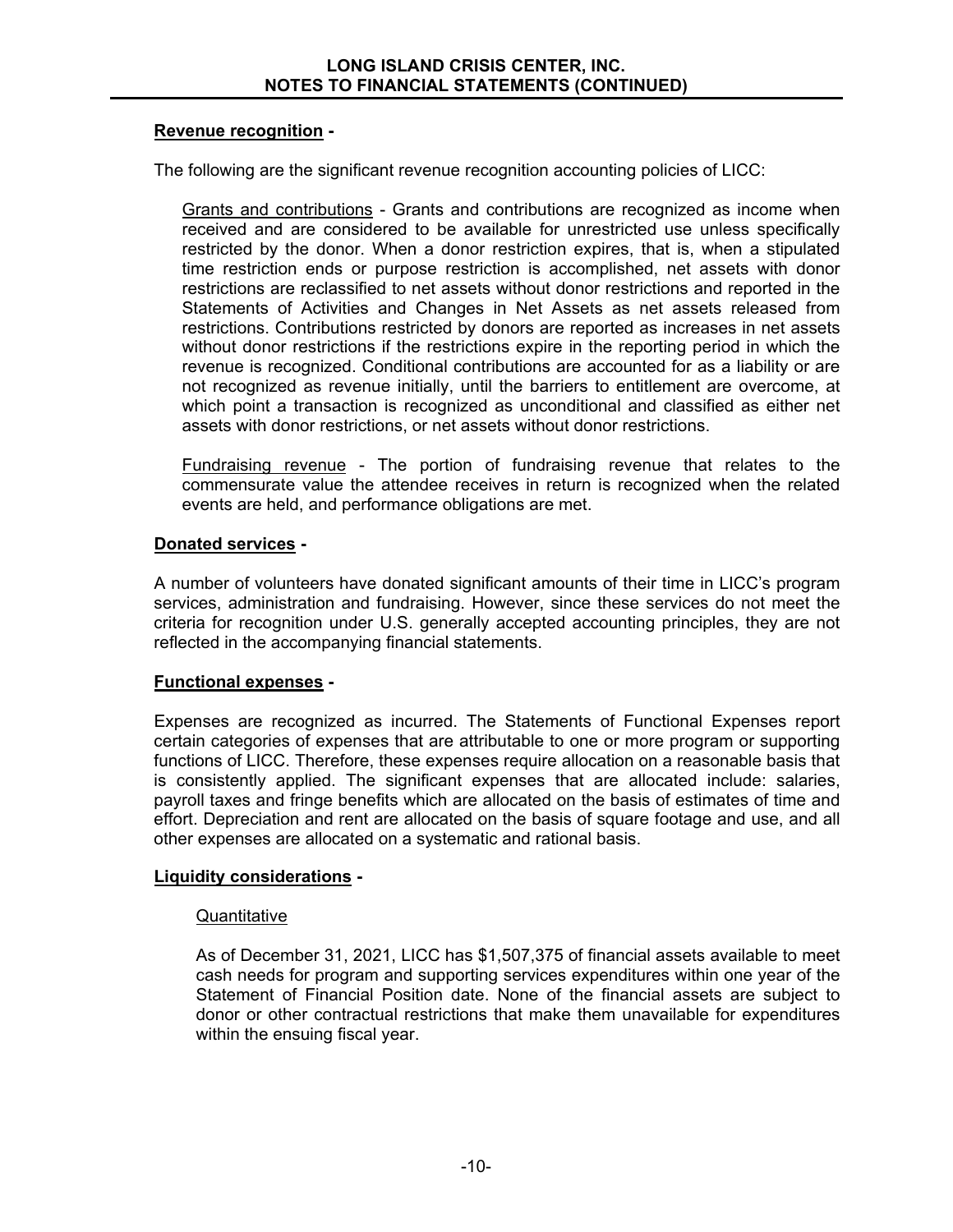#### **Qualitative**

 As of December 31, 2021, LICC has a goal to maintain financial assets, which consist of cash and cash equivalents, on hand to meet 60 days of normal operating expenses, which are, on average, approximately \$400,000.

#### **Income taxes -**

LICC qualifies as a tax-exempt not-for-profit organization under Section  $501(c)(3)$  of the Internal Revenue Code and applicable New York State tax laws. Accordingly, no provision for federal or state income taxes is required.

#### **Uncertainty in income taxes -**

LICC recognizes the effect of income tax positions only if those positions are more likely than not of being sustained. Management has determined that LICC had no uncertain tax positions that would require financial statement recognition. LICC is no longer subject to examination by the applicable taxing jurisdictions for tax years prior to 2018.

#### **The use of estimates in the preparation of financial statements -**

 The preparation of financial statements in conformity with U.S. generally accepted accounting principles requires management to make estimates and assumptions that affect the amounts of assets and liabilities at the date of the financial statements and the amounts of revenues and expenses during the reported period. Actual results may differ from those estimates.

#### **(3) Grants receivable:**

Grants receivable as of December 31, 2021 and 2020 consisted of the following:

|                                                   | 2021          | 2020          |
|---------------------------------------------------|---------------|---------------|
| Middle Earth Hotline                              | \$<br>119,413 | \$<br>72,610  |
| PFY Program (HIV Prevention/Testing)              | 92,695        | 135,303       |
| <b>HIV/STD/HCV Prevention for YMSM</b>            | 65,974        | 44,663        |
| <b>Preventative Services for MSM</b>              | 55,937        | 118,687       |
| <b>HIV Statewide Hotline</b>                      | 47,016        | 81,348        |
| HIV/STD/HCV Prevention for Young People           | 42,904        | 38,543        |
| <b>Community Mobilization Program</b>             | 44,081        | 70,662        |
| Runaway/Homeless Hotline                          | 39,300        | 36,135        |
| <b>LGBT Health and Human Services</b>             | 27,926        | 45,361        |
| New York State Education Department - Comm Voices | 23,114        | 23,114        |
| <b>Senior Helpline</b>                            | 22,240        | 5,663         |
| Other                                             | 11,047        | 12,789        |
| <b>Huntington Hotline</b>                         | 1,330         | 1,893         |
| LI Prevention                                     |               | 56,887        |
|                                                   | \$<br>592,977 | \$<br>743,658 |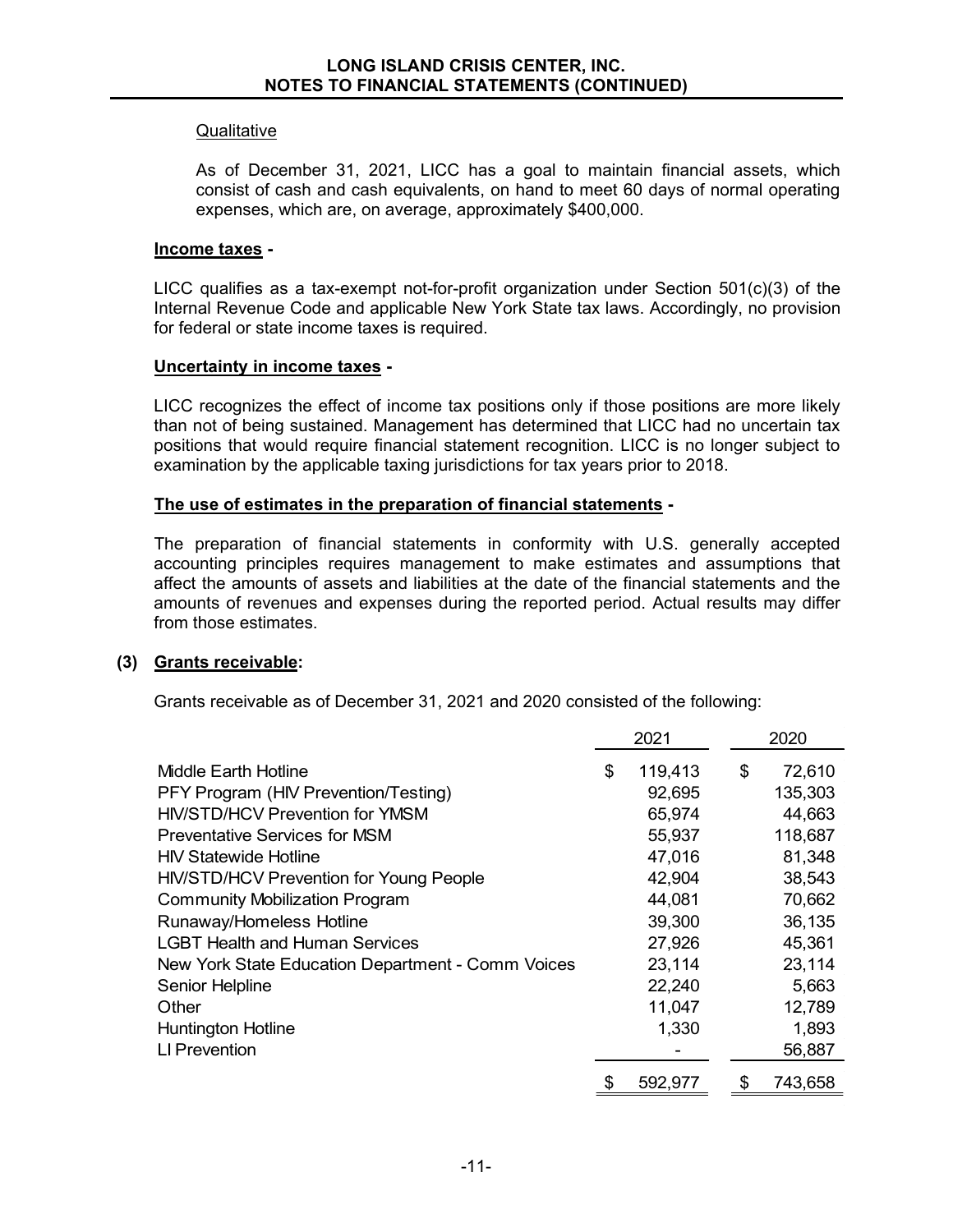# **(4) Fixed assets:**

Fixed assets as of December 31, 2021 and 2020, consisted of the following:

| 2021          |        | 2020       |
|---------------|--------|------------|
| \$<br>103,045 | \$     | 103,045    |
|               |        | 38,850     |
| 5,123         |        | 5,123      |
| 147,018       |        | 147,018    |
|               |        |            |
| (136,585)     |        | (125, 623) |
| 10,433        |        | 21,395     |
|               | 38,850 |            |

Depreciation expense for each of the years ended December 31, 2021 and 2020 was \$10,962 and \$16,463, respectively.

# **(5) Paycheck Protection Program:**

On May 26, 2020, LICC received loan proceeds in the amount of \$307,500 to fund payroll, benefits, rent and utilities through the Paycheck Protection Program (the "PPP") under the Coronavirus Aid, Relief and Economic Security Act ("CARES Act"), which was enacted on March 27, 2020. In accordance with U.S. generally accepted accounting principles, LICC has opted to account for its PPP loan as an in-substance conditional government grant, which should be recognized in income when all conditions or measurable barriers have been substantially met. LICC met all conditions and measurable barriers for \$40,844 of the grant during the fiscal year ended December 31, 2020. Accordingly, LICC has recorded the portion of the proceeds, which is reflected as a government grant in the accompanying Statements of Activities and Changes in Net Assets. The remaining balance wasn't forgiven and accordingly, is reflected as a loan payable in the accompanying Statements of Financial Position. Under the terms and conditions of the PPP loan, amounts outstanding can be repaid on an equal basis over a five year period and will bear a fixed interest rate of 1% per annum. The balance outstanding as of December 31, 2021 and 2020 was \$82,656 and \$266,656, respectively.

# **(6) Commitments and contingencies:**

# **Lease commitments -**

 LICC holds three separate leases for office space in order to accommodate its programs. The first lease was renewed on January 1, 2020 for an annual base rent of \$38,268 (\$3,189 per month), plus annual escalations of 5%. The lease will expire on December 31, 2024, with an option to renew for another five years.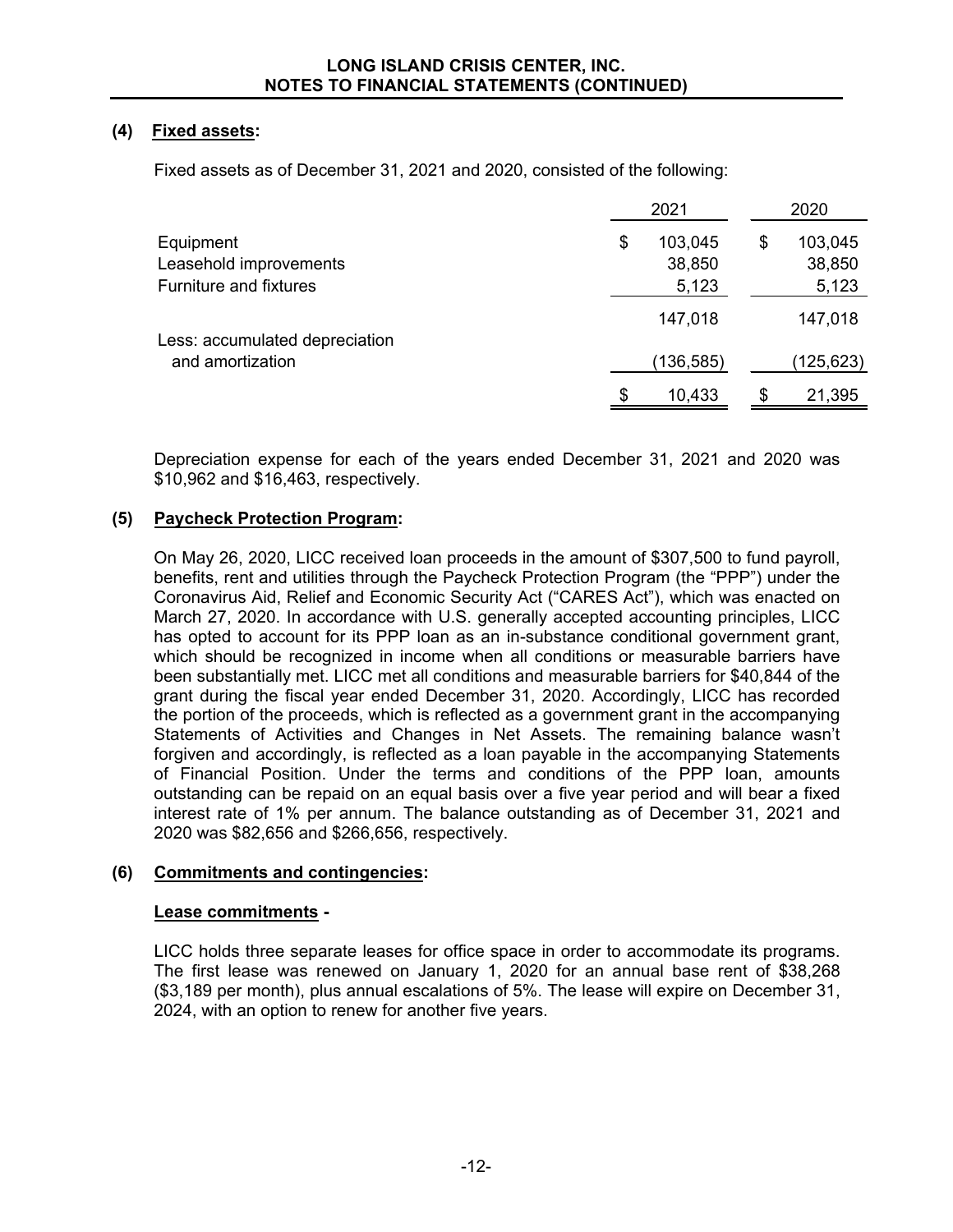# **LONG ISLAND CRISIS CENTER, INC. NOTES TO FINANCIAL STATEMENTS (CONTINUED)**

 The second lease was renewed on July 1, 2016 for an annual base rent of \$83,707 (\$6,976 per month), plus annual escalations of 3%. The lease expired on June 30, 2021 and was renewed for another five years on July 1, 2021. The lease was renewed for an annual base rent of \$97,017 (\$8,085 per month), plus annual escalations of 3%. The lease will expire on June 31, 2026, with an option to renew for another five years.

 The third lease was extended on July 1, 2020 for an additional year and expired on June 30, 2021 in which the lease became month to month.

 LICC is obligated under operating leases for equipment which expire on various dates through 2026.

| Year Ending December 31, |   |         |
|--------------------------|---|---------|
| 2022                     | S | 150,387 |
| 2023                     |   | 151,068 |
| 2024                     |   | 153,288 |
| 2025                     |   | 106,775 |
| 2026                     |   | 49,647  |
|                          |   | 611,165 |

Future minimum payments under these leases are as follows:

Rent expense for the years ended December 31, 2021 and 2020 was \$156,602 and \$152,220, respectively.

# **COVID-19 -**

In March 2020, the World Health Organization declared the outbreak of a novel coronavirus ("COVID-19") as a pandemic. The COVID-19 pandemic is having significant effects on global markets, supply chains, businesses, and communities. Specific to LICC, COVID-19 has impacted various parts of its operations and financial results. Management believes LICC is taking appropriate actions to mitigate the negative impact. In connection therewith, LICC applied for and received a PPP loan in connection with the CARES Act (see Note 5). However, the full impact of COVID-19 is known and cannot be reasonably estimated as these events are still ongoing.

# **Government grants -**

 LICC receives a substantial portion of its funding from grants which are subject to audit by government agencies. Such audits may result in disallowances and a request for a return of funds. In addition, numerous contracts are funded on a cost reimbursement basis. Delays in receiving related funding may result in increased borrowings and related interest costs on the part of LICC.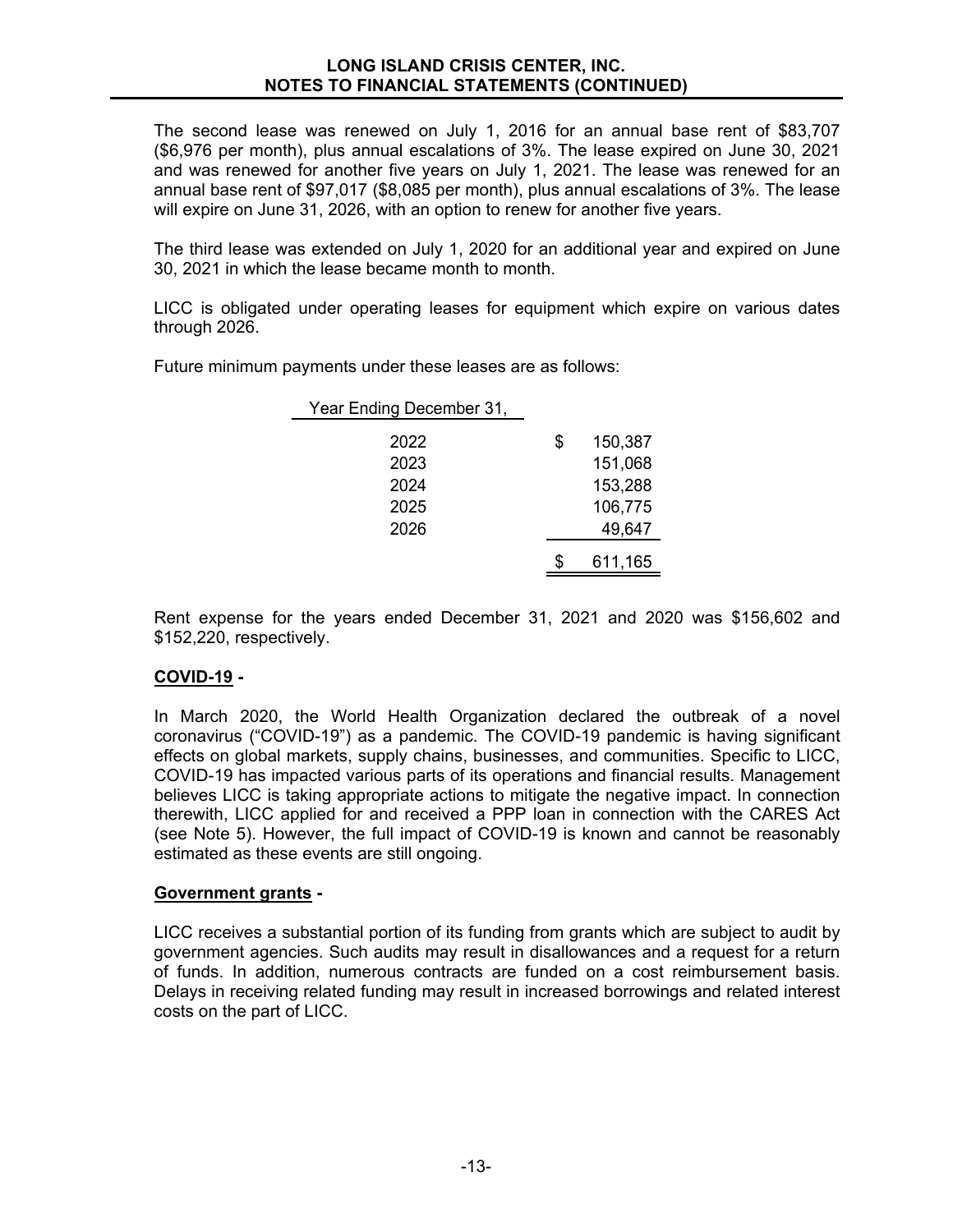# **(7) Concentrations of credit risk:**

 LICC maintains its cash and cash equivalents in bank deposit accounts which, at times, may exceed federally insured limits. As of December 31, 2021 and 2020, cash in excess of federally insured limits totaled \$624,195 and \$416,853, respectively. LICC has not experienced any losses in such accounts. The primary difference between the book and bank account balances is outstanding checks. LICC believes it is not exposed to any significant credit risk on cash and cash equivalents.

 LICC does not have a material concentration of credit risk, with respect to government grants receivable, due to the large number of government agencies and grantors comprising LICC's contributor base and their dispersion across different geographic areas.

# **(8) Subsequent events:**

LICC has evaluated subsequent events through May 31, 2022 which is the date the financial statements were available to be issued. Based on this evaluation, LICC has determined there were no matters which require disclosure in the financial statements.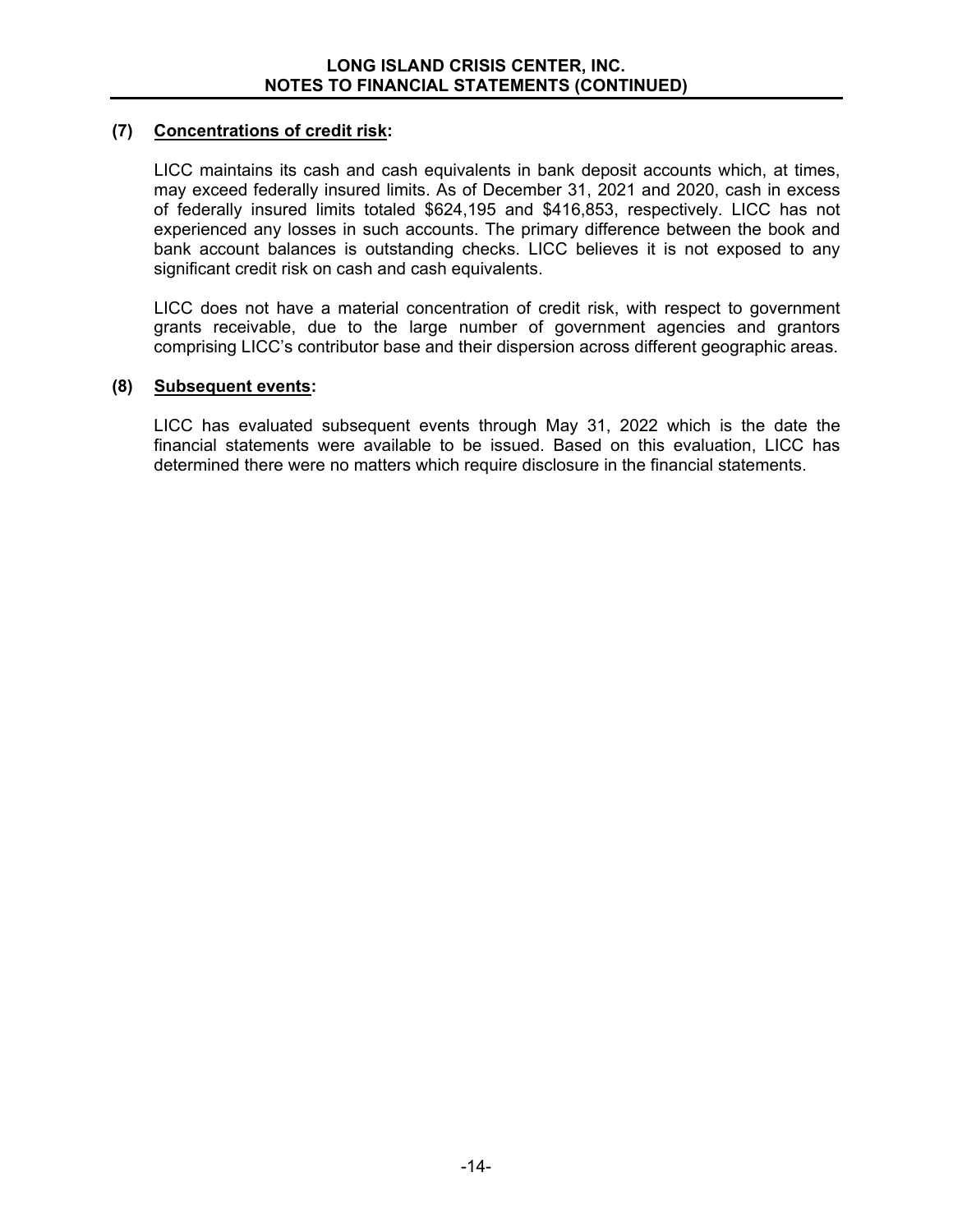

#### **INDEPENDENT AUDITOR'S REPORT ON INTERNAL CONTROL OVER FINANCIAL REPORTING AND ON COMPLIANCE AND OTHER MATTERS BASED ON AN AUDIT OF FINANCIAL STATEMENTS PERFORMED IN ACCORDANCE WITH** *GOVERNMENT AUDITING STANDARDS*

To the Board of Directors of Long Island Crisis Center, Inc.:

We have audited, in accordance with the auditing standards generally accepted in the United States of America and the standards applicable to financial audits contained in *Government Auditing Standards* issued by the Comptroller General of the United States, the financial statements of Long Island Crisis Center ("LICC", a nonprofit organization), which comprise the statements of financial position as of December 31, 2021 and 2020, and the related statements of activities and changes in net assets, functional expenses and cash flows for the years then ended, and the related notes to the financial statements, and have issued our report thereon dated May 31, 2022.

# *Report on Internal Control over Financial Reporting*

In planning and performing our audit of the financial statements, we considered LICC's internal control over financial reporting (internal control) as a basis for designing audit procedures that are appropriate in the circumstances for the purpose of expressing our opinion on the financial statements, but not for the purpose of expressing an opinion on the effectiveness of LICC's internal control. Accordingly, we do not express an opinion on the effectiveness of LICC's internal control.

A *deficiency in internal control* exists when the design or operation of a control does not allow management or employees, in the normal course of performing their assigned functions, to prevent, or detect and correct, misstatements on a timely basis. A *material weakness* is a deficiency, or a combination of deficiencies, in internal control, such that there is a reasonable possibility that a material misstatement of the entity's financial statements will not be prevented, or detected and corrected, on a timely basis. A *significant deficiency* is a deficiency, or a combination of deficiencies, in internal control that is less severe than a material weakness, yet important enough to merit attention by those charged with governance.

Our consideration of internal control was for the limited purpose described in the first paragraph of this section and was not designed to identify all deficiencies in internal control that might be material weaknesses or significant deficiencies. Given these limitations, during our audit we did not identify any deficiencies in internal control that we consider to be material weaknesses. However, material weaknesses may exist that have not been identified.